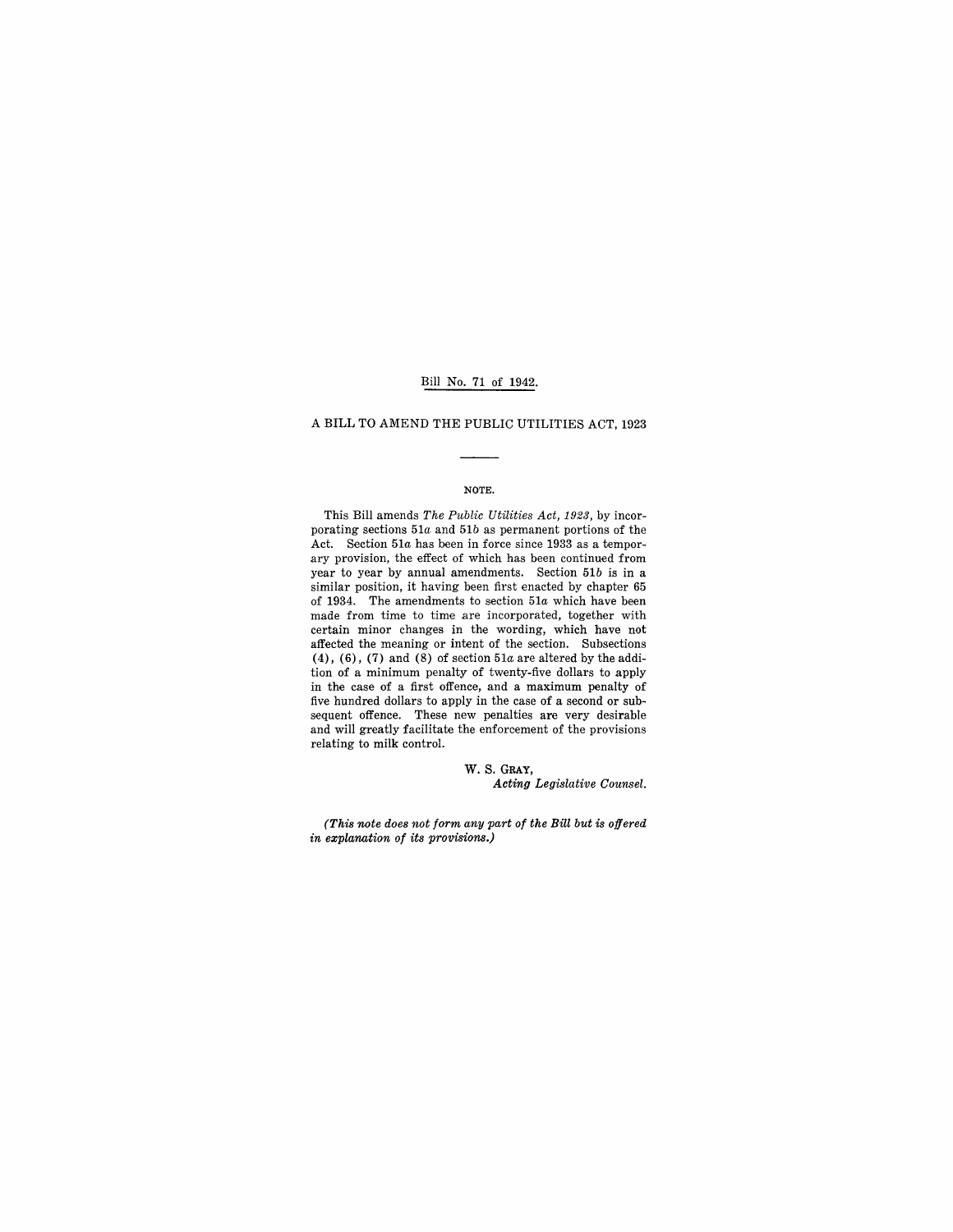# **BILL**

## No. 71 of 1942.

#### An Act to amend The Public Utilities Act, 1923

#### *(Assented to* , 1942.)

**HIS** MAJESTY, by and with the advice and consent of the Legisative Assembly of the Province of Alberta, enacts as follows:

**1.** This Act may be cited as *"The Public Utilities Act, 1923, Amendment Act, 1942."* 

*2. The Public Utilities Act,* 1923, being chapter 53 of the Statutes of Alberta, 1923, is hereby amended as to Part II by adding immediately after section 51 thereof the following new sections:<br>"51a.—(1) The Board shall have jurisdiction upon its

own initiative or upon complaint in writing to inquire into any matter relating to the production, supply, distribution or sale of milk.

"(2) If by such inquiry it is found that the milk supply in any part of the Province is likely to be interrupted or impaired in quality to an extent affecting the public health or convenience or that the distribution, sale or disposal is subject to discriminatory, unfair or unwarranted competition, the Board shall have power to make regulations and orders deemed necessary in the public interest, and without derogating from the generality of the foregoing,-

- " $(a)$  to prescribe the area or areas, whether bounded municipally or otherwise, in which any such regulations or orders shall have effect;
- *"(b)* to supervise the production, furnishing, delivery, area or areas prescribed as aforesaid, including the licensing, if deemed expedient, of any of the respective classes of persons referred to therein, and the fixing and collection of a reasonable fee therefor with power to refuse to license, and in its discretion to suspend or cancel any license previously issued;
- " $(c)$  to prohibit any person or any class or classes of persons which may be designated by the Board from engaging in the production, distribution, selling or<br>keeping for sale of milk and milk products or such<br>of them as may be designated by the Board unless<br>authorized so to do by the Board, and to suspend<br>or cancel any author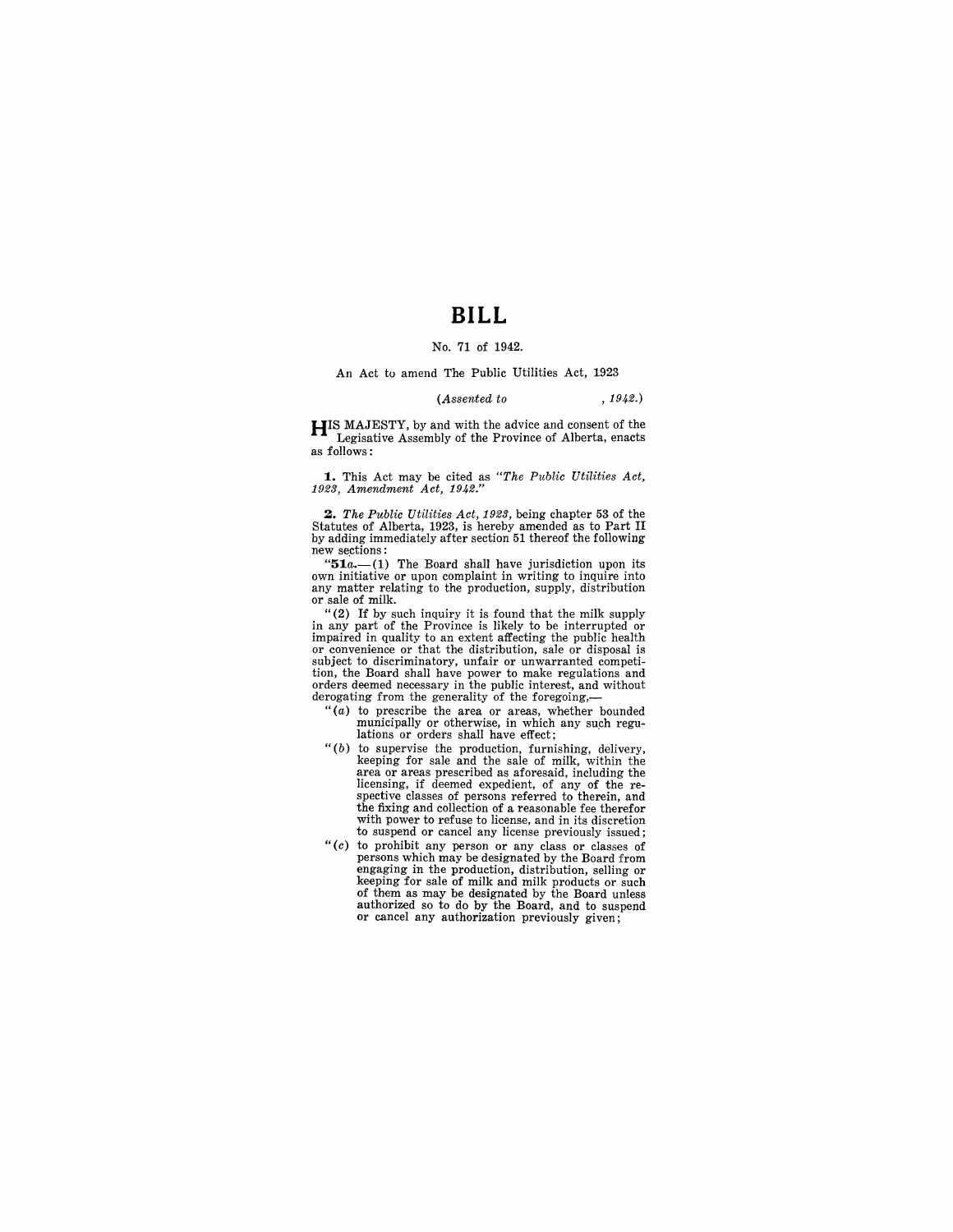- *"(d)* to. prescribe the terms and conditions upon which milk may be produced, received, handled, stored, delivered, kept for sale or sold in any such area;
- " (e) to classify milk producers and distributors or other persons keeping milk for sale or selling milk;
- *"(f)* notwithstanding anything herein contained, to approve or establish from time to time schedules of minimum rates at which milk shall be supplied by the respective classes having regard primarily to the interests of the public and to the continuity and quality of supply, and in so proceeding the Board shall not be bound by any rule of law or public utility practice to see that any rate of return is provided on any plant, equipment or investment in excess of the actual value thereof for the time being.

"(3) Upon it being made to appear to the Lieutenant Governor in Council that any food product grown, produced processed or manufactured in Alberta is being offered for sale by retail in Alberta at a price so low as to be calculated to jeopardize the continuity or sufficiency of the supply<br>thereof, or to embarrass the legitimate operations of per-<br>sons engaged in the production, processing, manufacture<br>or distribution thereof, or to dislocate the pric the production, marketing, processing, manufacture and<br>distribution of any such product for the purpose of fixing a minimum price at which such product may be retailed, and thereupon the Board, after making such inquiry, shall have the same powers in respect to the plant, premises, equipment, service or organization for the distribution and sale by wholesale or retail of that product as are by this section conferred upon the Board in respect of milk, and as are by this Act conferred upon the Board in the case of a public utility.

 $(4)$  Any person who sells or otherwise disposes of any commodity in respect of which a minimum price has been prescribed by any order of the Board under this section at a price lower than the minimum price so prescribed shall a price lower than the minimum price so prescribed shall be guilty of an offence and liable upon summary conviction, for a first offence, to a penalty of not less than twenty-five dollars, nor more than two hundred and fifty dollars and costs per day during which any commodity has been so produced or distributed or kept for sale or sold by him, and in default of payment to imprisonment for a term of not more than three months, and for a second or subsequent offence to a penalty of not less than fifty dollars nor more than five hundred dollars and costs per day for every day during which any commodity has been so produced or distributed or kept for sale or sold by him, and in default of payment to imprisonment for a term of not more than six months.

 $\mathbf{2}$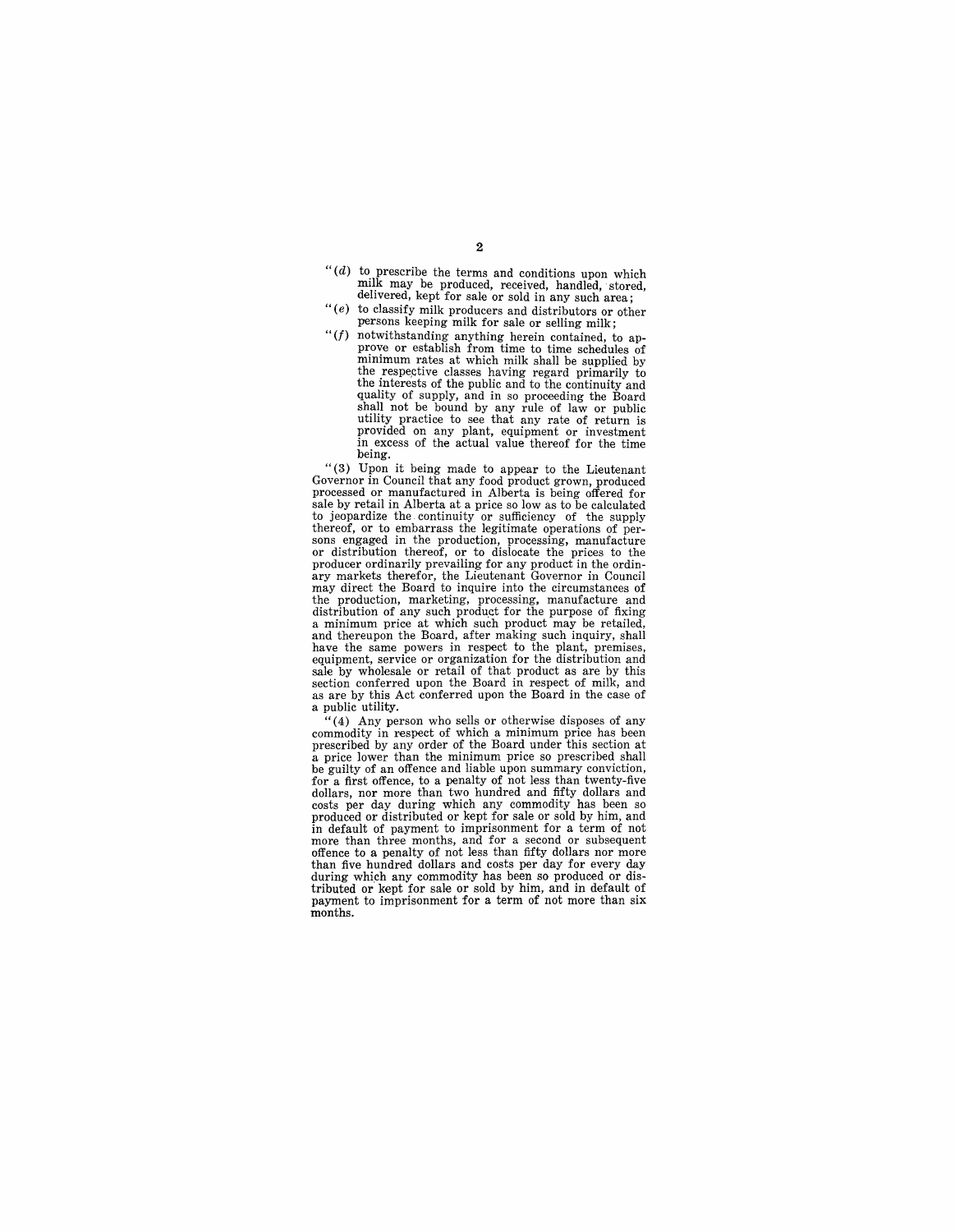" (5) Where a minimum price has been fixed in respect rebate, either in money or in kind, is allowed, or any plan, system or device is used whereby any advantage of any kind, whether in money, goods, services or otherwise, accrues to the purchaser either directly or indirectly and whether as a term of the sale or collaterally or incidentally which has the effect of reducing the price paid for that commodity to a price less than the minimum price fixed in respect of it, the sale so made shall be deemed to be a sale at less than the minimum price.

"(6) Any person who contravenes any order of the Board made pursuant to this section by producing or distributing or keeping for sale or selling any commodity without being of a subsisting license from the Board shall be the holder of a subsisting license from the Board shall be guilty of an offence and liable upon summary conviction for guilty of an offence and liable upon summary conviction for a first offence, to a penalty of not less than twenty-five dollars, nor more than two hundred and fifty dollars and costs per day during which any commodity has been so produced or distributed or kept for sale or sold by him, and in default of payment to imprisonment for a term of not more than three months, and for a second or subsequent offence to a penalty of not less than fifty dollars nor more than five hundred dollars and costs per day for every day during which any commodity has been so produced or distributed or kept for sale or sold by him, and in default of payment to imprisonment for a term of not more than six months.

"(7) Any person who contravenes any order of the Board or keeping for sale or selling any commodity without being authorized by the Board so to do, shall be guilty of an offence and liable upon summary conviction for a first offence, to a penalty of not less than twenty-five dollars, nor more than two hundred and fifty dollars and costs per day during which any product has been so produced or dis-tributed or kept for sale or sold by him, and in default of payment to imprisonment for a term of not more than three months, and for a second or subsequent offence to a penalty of not less than fifty dollars nor more than five hundred dollars and costs per day for every day during which any commodity has been so produced or distributed or kept for sale or sold by him, and in default of payment to imprisonment for a term of not more than six months.

"(8) Every person who contravenes any provision of any order or regulation made by the Board pursuant to this section for the contravention whereof no penalty is by this section expressly provided, shall be guilty of an offence and liable upon summary conviction for a first offence to a penalty of not less than twenty-five dollars nor more than two hundred and fifty dollars and costs, and in default of payment to imprisonment for a term of not more than three months; and for a second or subsequent offence to a penalty of not less than fifty dollars nor more than five hundred

3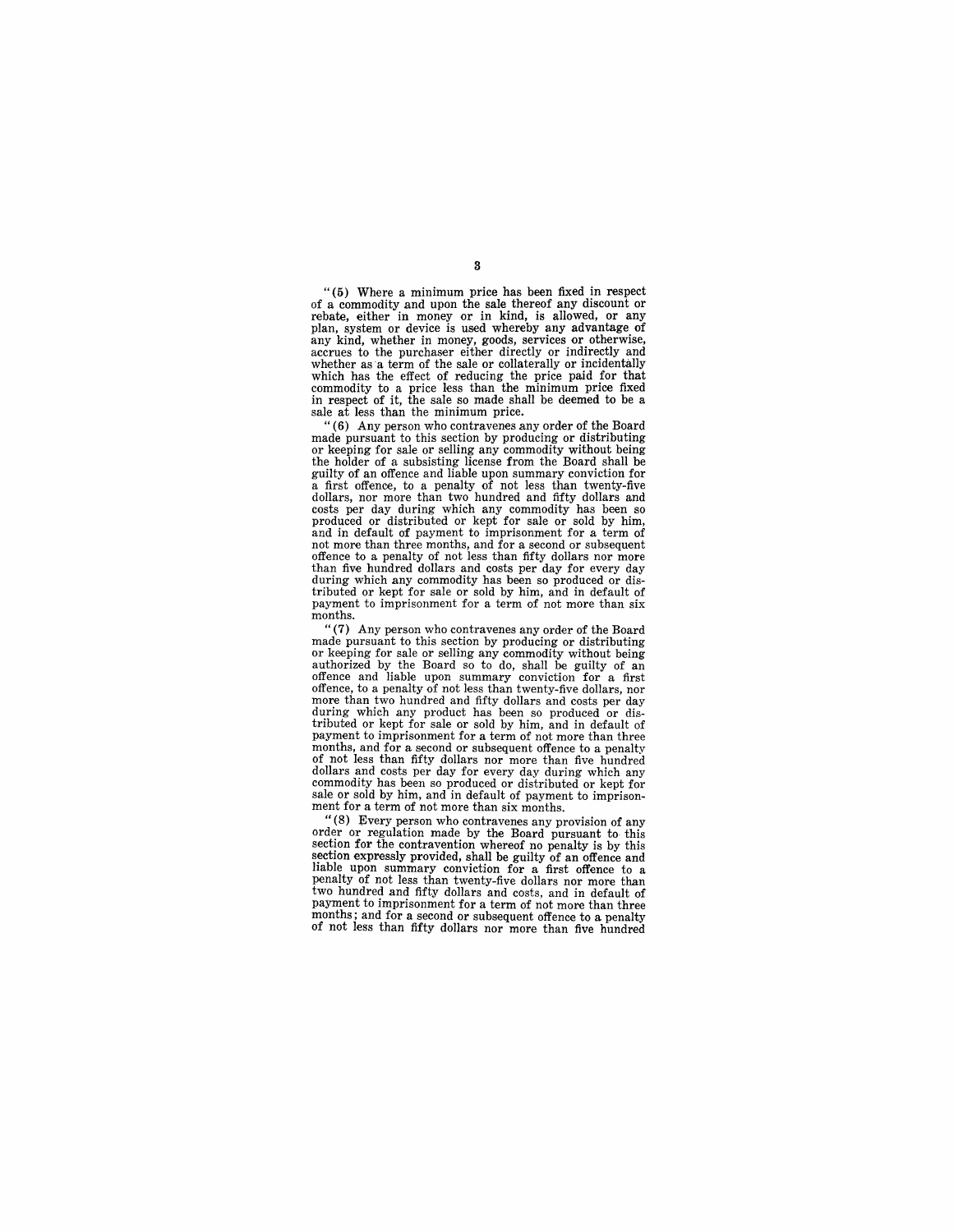dollars and costs, or in default of payment to imprisonment for a term of not more than six months, and in any case, either in lieu of or in addition to a pecuniary penalty, to imprisonment for a term of not more than six months.

"(9) The remedies provided by this section for the enforcement of orders of the Board shall be in addition to any other remedy which is provided for that purpose in any other provision of this Act.

"(10) Every order made pursuant to this section shall take effect and have force from and after the publication thereof in *The Alberta Gazette.* 

"(11) Any order for the suspension or cancellation of any license issued under the provisions of this section may be served upon the person or corporation affected in the manner set out in section 82 of this Act and shall, notwithstanding any other provisions of this Act, take effect as at the time specified in the order for that purpose.

"(12) The costs incurred or to be incurred in enforcing any orders or regulations made by the Board pursuant to this section or to section *51b* or in the administration of both or either of these sections in any area prescribed as an area in which any of such regulations shall have effect, shall be borne and paid as to twenty-five per cent thereof by the Crown and as to seventy-five per cent thereof by persons who are licensed by the Board as milk or table<br>cream producers in such areas and by persons licensed as<br>aforesaid who market, distribute, process, keep for sale or<br>sell in such areas milk and table cream or eith in liquid form.

" (13) For the purpose of defraying the portion of such costs required to be paid as aforesaid by persons engaged in the production, marketing, distribution, processing, keeping for sale and selling in such areas milk and cream in liquid form and who are so licensed by the Board and for the purpose of defraying the cost of such other activities the purpose of defraying the cost of such other activities as the Board may deem necessary or expedient for the proper conduct of the milk trade in any of such areas as aforesaid and without in any way limiting the generality of the foregoing, including a sum or sums sufficient to cover the cost of general advertising for the milk trade, cost surveys and special investigations, the Board is empow-<br>ered from time to time as occasion may require to raise a sum or sums sufficient therefor by means of assessment and levy upon the said persons in such areas in such manner and in such amounts as may be fixed by the Board and every such person shall on demand pay to the Board on behalf of the Crown the amount of the sum or sums so assessed and levied and the Board may recover any sum so assessed and levied by action brought by the Board in the name of the Crown as a debt due to the Crown; and all sums so levied and collected shall be paid to the Pro-vincial Treasurer and shall be kept by him in a special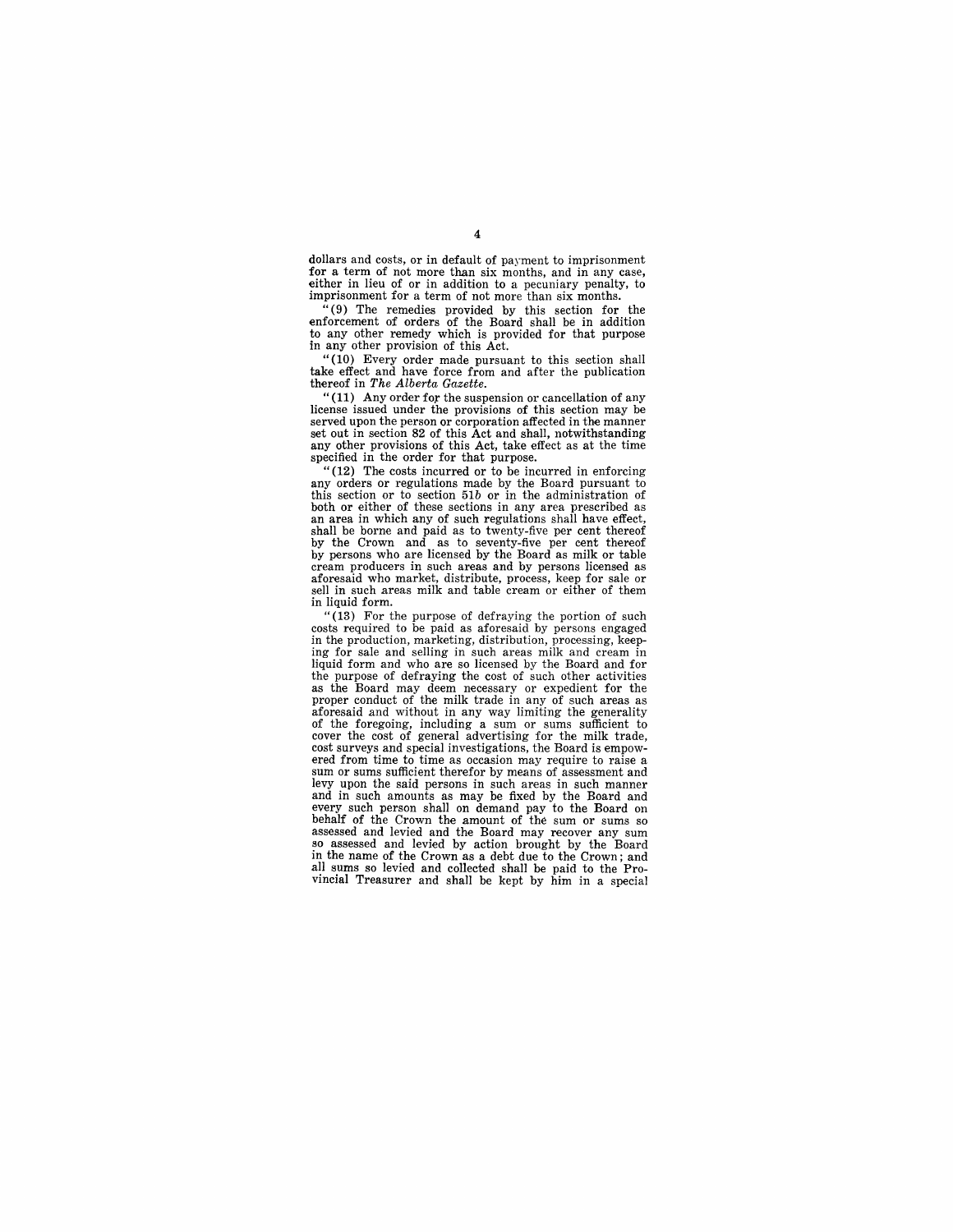trust account subject to the provisions of the next two following subsections and shall be used for the purposes above mentioned.

"(14) The Board shall have power to determine whether<br>any expenditure made from the funds in such account shall be classified as an expense of administration or en- forcement as set out in subsection (12) or as an expense for purposes other than enforcement or administration.

 $(15)$  Any moneys raised by the Board by assessment and levy as aforesaid not required for the purpose of administration or enforcement as determined by the Board shall on the 31st day of March in each year be transferred by the Provincial Treasurer to a reserve trust account and such funds, together with accumulated reserves from year to year, may be used for any purpose which the Board may deem necessary or expedient in any matter relative to the proper conduct of the milk trade in any area aforesaid.

 $(16)$  All funds now held by the Provincial Treasurer, whether the same were contributed voluntarily by persons engaged in the milk trade aforesaid or whether raised by assessment and levy under any of the provisions of this Act not required for administration or enforcement as determined by the Board, shall be transferred to the reserve used for the same purposes as are provided in the said subsection with respect to the funds in the said reserve trust  $\frac{1}{2}$ account.

" $51b$ .—(1) The Board shall have jurisdiction upon its own initiative or upon complaint in writing to inquire into any matter relating to the production, supply, distribution or sale of cream produced in the Province and the Board shall have power to make regulations and orders deemed necessary in the public interest and without derogating from the generality of the foregoing shall have power,-

 $``(a)$  to define milk and cream;

- *"(b)* to prescribe the area or areas, whether bounded municipally or otherwise, in which any such regulations or orders shall have effect;
- " $(c)$  to supervise the production, furnishing, delivery, keeping for sale and the sale of cream, within the area or areas prescribed as aforesaid, including the licensing, if deemed expedient, of any of the respective classes of persons referred to therein, and the fixing and collection of a reasonable fee therefor with power to refuse to license and in its discretion to suspend or cancel any license previously issued;
- *"(d)* to prohibit any person or any class or classes of persons which may be designated by the Board from engaging in the production, distribution, selling or keeping for sale of cream unless specifically authorized so to do by the Board, and to suspend or cancel any authorization previously given;

5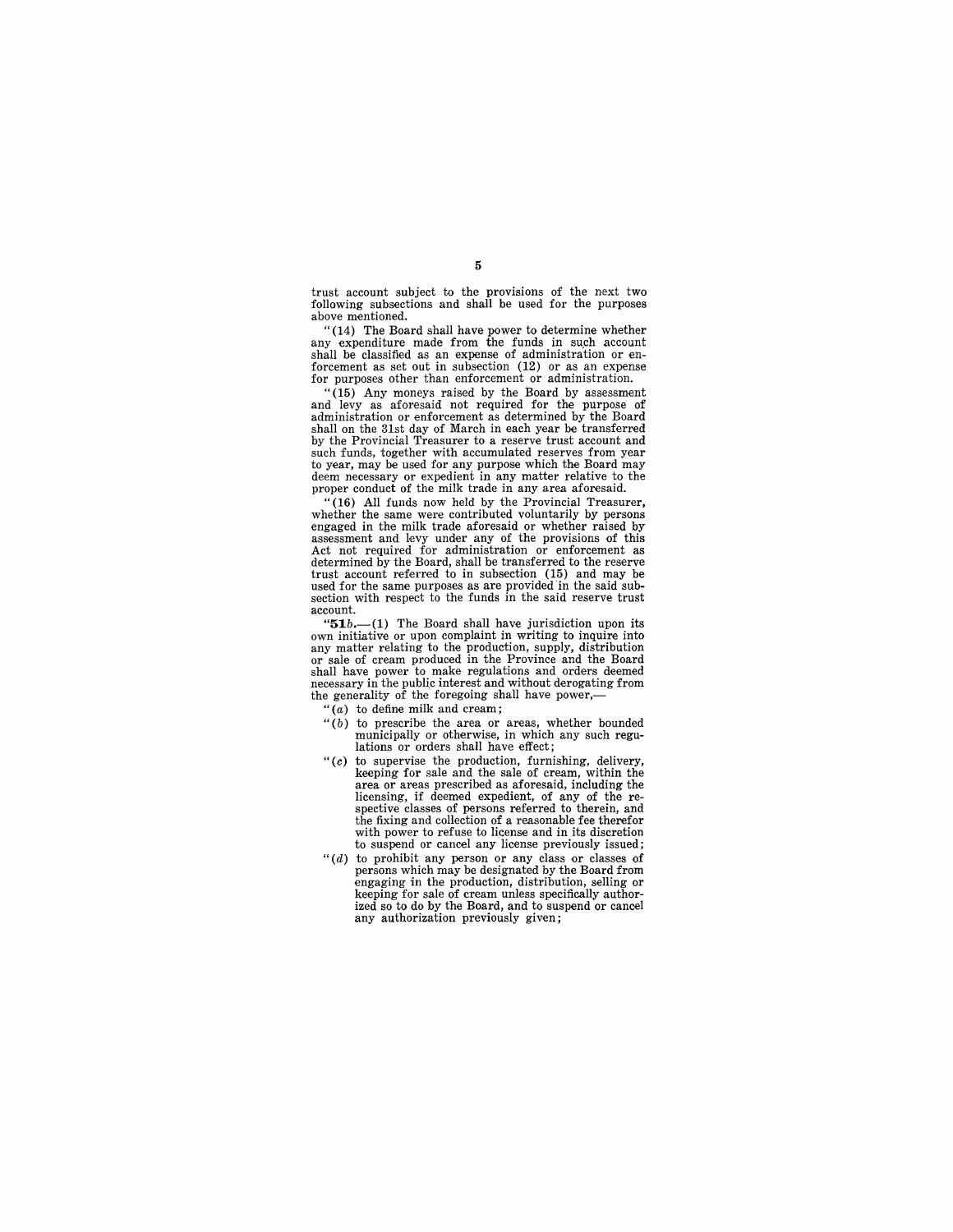- "(e) to prescribe the terms and conditions upon which cream may be produced, received, handled, stored, delivered, kept for sale or sold in any area;
- "(f) to classify cream producers and distributors or other<br>persons keeping cream for sale or selling cream; persons keeping cream for sale or selling cream;
- " $(g)$  notwithstanding anything herein contained, to approve or establish from time to time schedules of minimum rates at which cream shall be supplied by the respective classes having regard primarily to the interests of

**3.** This Act shall come into force on the day upon which it is assented to.

### 6